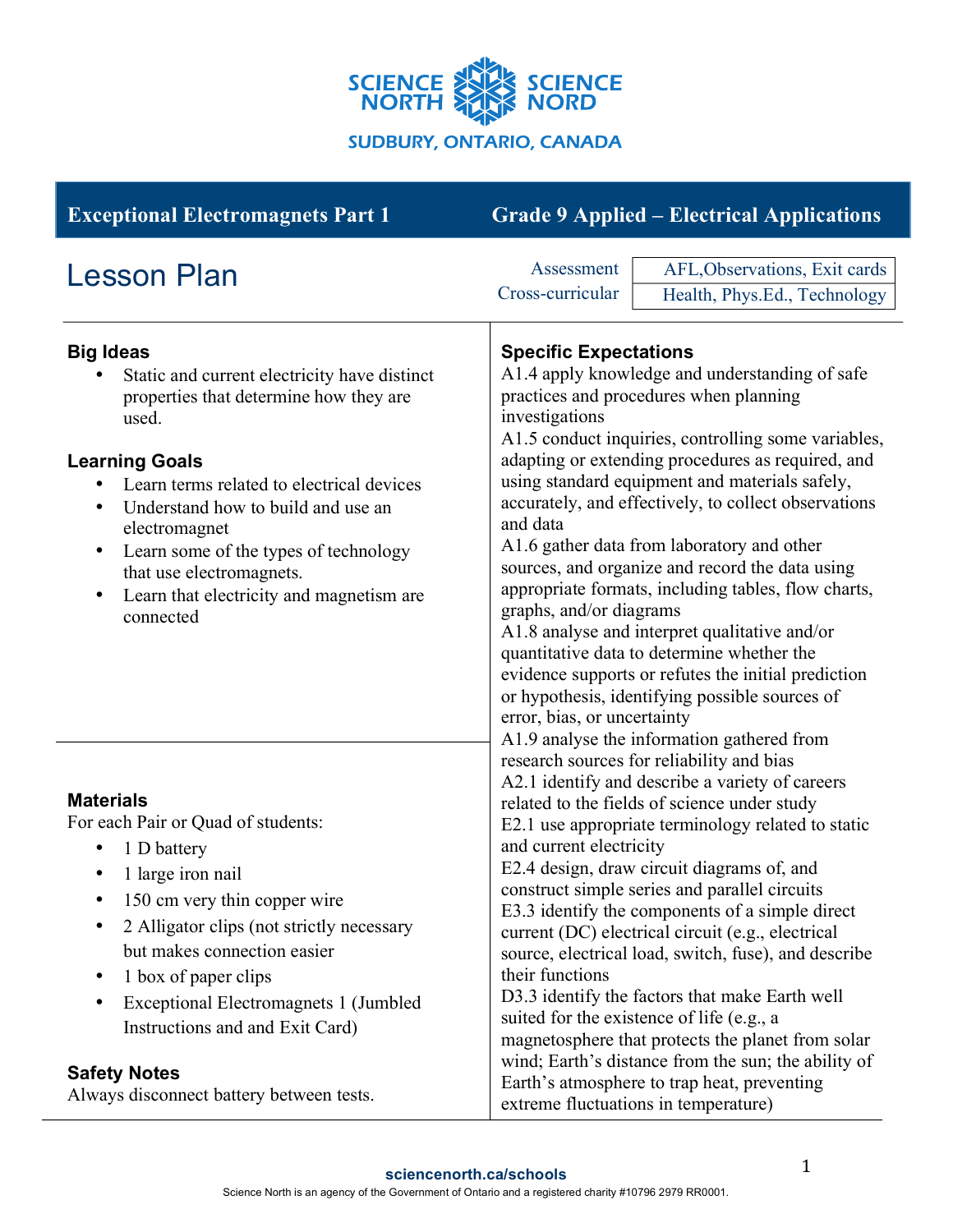## **Description**

This is **lesson one** of a series of three lessons on electromagnets. The students will be making their own electromagnets and then performing experiments with them in later lessons.

## **Introduction**

- This lesson begins with a description of terms that may not be familiar to students. Use slides 2-4 in the 'Exceptional Electromagnets Visuals' presentation.
- The teacher will conduct a guessing game with the class in order to help students learn about the myriad ways that electromagnets are used in everyday technology.
	- o Slides 5-17 of the Visuals Presentation contain a close up picture\* of a part of a piece of technology that relies on an electromagnet immediately followed by a wider view of the same picture.
	- o Object by object, students should try to guess what they are looking at to then have it revealed by the teacher.
	- o It is suggested that students record their answers on whiteboards, chart paper, etc. before revealing their guess. Questions regarding the technology should be encouraged and could be recorded on a 'Big Questions' board for later discussion.
- Slide 18 presents the main scope of the lesson for students.
- Slide 19 presents the learning goals and might be shared here or at the end of the lesson. These learning goals are tied directly to the exit card self-assessment.

\*All images were obtained through the creative commons via Creative Commons Search and fall within fair use practices https://search.creativecommons.org/

## **Action**

Students will be building electromagnets to gain a working knowledge of the technology. Much of their learning is designed to be experiential. Students should be divided into working groups of 2-4 students.

- The teacher will provide each group with a set up 'Jumbled Instructions'.
	- o Students must cut up the instructions and place them in what they believe is the correct order.
	- o Solutions for the 'Jumbled Instructions' are provided as the second page of 'Jumbled Instructions' and on slide 20 of the visuals presentation to be shared with the class.
	- o The teacher must make a special point of discussing the safety issues listed in the 'Jumbled Instructions' (also shown on slide 25).
- Once groups have arranged and understood the instructions and safety concerns they should retrieve their materials and follow the instructions to build their electromagnet.
	- o If visual instructions are preferred or needed for differentiation, they are included on slides 21-24.